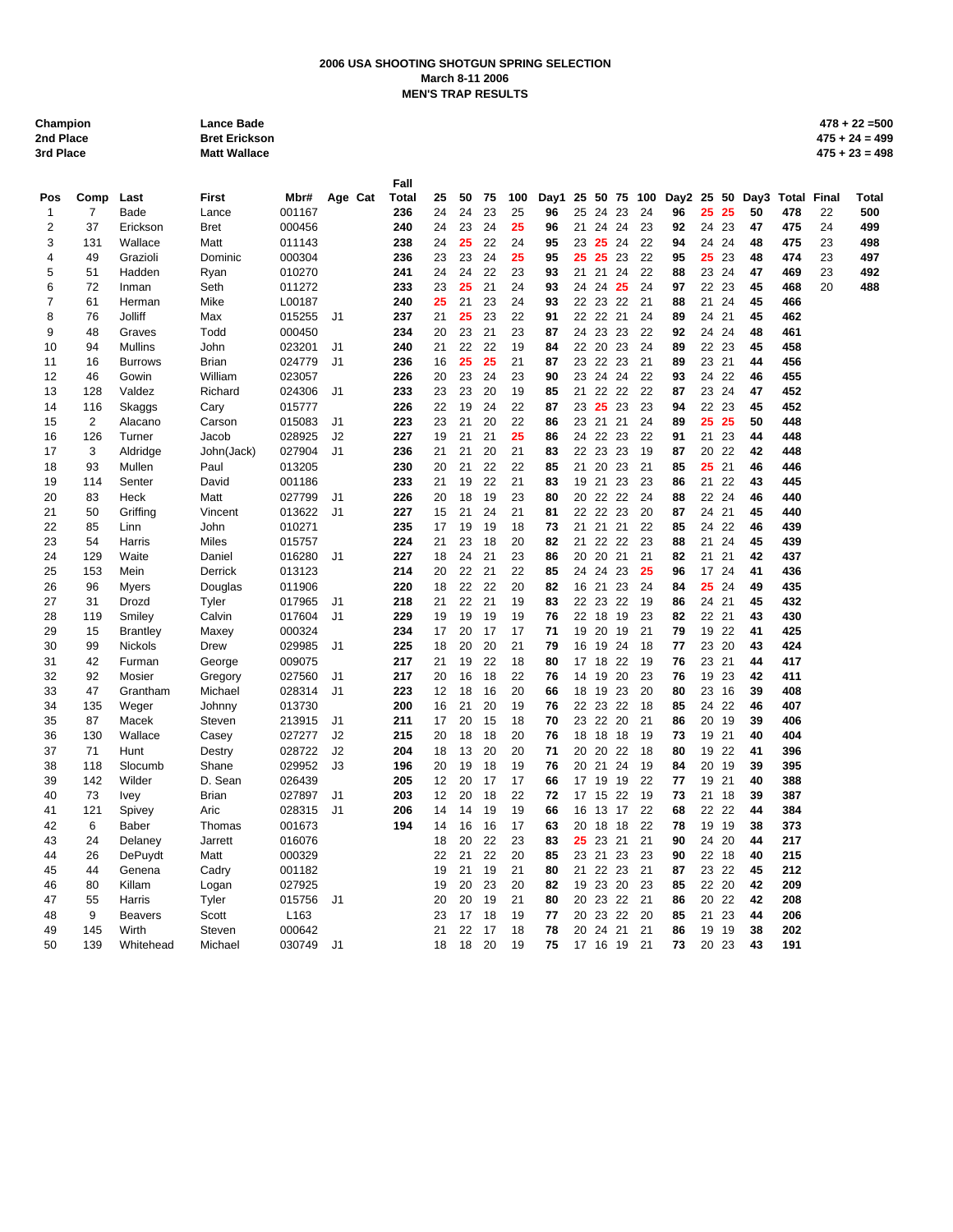| 51 | 74  | Jacobson      | Jim        | 000882 | 15 | -23 | 21     | -21 | 80 | 18 | 17 21    |      | -20 | 76 | 19 | 14    | 33 | 189 |
|----|-----|---------------|------------|--------|----|-----|--------|-----|----|----|----------|------|-----|----|----|-------|----|-----|
| 52 | 103 | Plaunt        | James      | 001317 |    | 17  | 16     | 17  | 67 | 17 | 20       | -20  | 21  | 78 | 21 | -22   | 43 | 188 |
| 53 | 66  | Holliday      | Harold     | 012892 | 20 | 16  | 14     | 19  | 69 | 19 | 18       | 19   | 19  | 75 | 17 | -21   | 38 | 182 |
| 54 | 148 | Work          | Sam        | 012278 | 16 | 19  | 20     | 17  | 72 |    | 15 18 21 |      | 17  | 71 | 18 | 16    | 34 | 177 |
| 55 | 14  | <b>Bracco</b> | Robert     | 012426 | 18 | 15  | 15     | 18  | 66 |    | 18 21    | - 17 | 22  | 78 | 17 | 15    | 32 | 176 |
| 56 | 83  | Laux          | J. Patrick | 029937 | 14 | 17  | 10     | 21  | 62 | 13 | 20 20    |      | 19  | 72 |    | 15 21 | 36 | 170 |
| 57 | 4   | Amiet         | Ralph      | 017593 | 18 | 11  | 20     | 13  | 62 | 18 | 16 17    |      | 20  | 71 | 16 | 16    | 32 | 165 |
| 58 | 151 | Gulledge      | Travis     |        | 9  | 13  | 18     | 18  | 58 |    | 15 16    | 14   | 18  | 63 | 16 | 14    | 30 | 151 |
| 59 | 64  | Hogan*        | Quentin    | 011700 | 8  | 11  | 10     | 11  | 40 | 10 | 14       | 16   | 14  | 54 | 18 | 17    | 35 | 129 |
| 60 |     | Holtzclaw     | Steve      | L00164 | 15 |     | 20 DNF |     | 35 |    |          |      |     | 0  |    |       |    | 35  |

\*Comp #64 received 1 pt deduction rnd 1 day 1 rule #9.5.7.7.1

#### **JUNIOR MEN'S TRAP RESULTS**

| Pos | Comp | Last           | First      | Mbr#   | Age Cat | Total | 25 | 50 | 75 | 100 | Day1 | 25 |          | 50 75 | 100 | Day2 25 |       | 50    | Day3 |     | <b>Total Final</b> | Total | <b>SO</b> |
|-----|------|----------------|------------|--------|---------|-------|----|----|----|-----|------|----|----------|-------|-----|---------|-------|-------|------|-----|--------------------|-------|-----------|
|     | 76   | Jolliff        | Max        | 015255 | J1      | 237   | 21 | 25 | 23 | 22  | 91   | 22 | 22 21    |       | 24  | 89      | 24 21 |       | 45   | 462 | 20                 | 482   |           |
| 2   | 16   | <b>Burrows</b> | Brian      | 024779 | J1      | 236   | 16 | 25 | 25 | 21  | 87   | 23 | 22 23    |       | 21  | 89      | 23 21 |       | 44   | 456 | 24                 | 480   | 5         |
| 3   | 94   | <b>Mullins</b> | John       | 023201 | J1      | 240   | 21 | 22 | 22 | 19  | 84   | 22 | 20       | 23    | -24 | 89      | 22    | 23    | 45   | 458 | 22                 | 480   | 4         |
| 4   | 128  | Valdez         | Richard    | 024306 | J1      | 233   | 23 | 23 | 20 | 19  | 85   | 21 | 22       | 22    | -22 | 87      | 23    | 24    | 47   | 452 | 19                 | 471   |           |
| 5   | 126  | Turner         | Jacob      | 028925 | J2      | 227   | 19 | 21 | 21 | 25  | 86   | 24 | 22       | 23    | 22  | 91      | 21    | 23    | 44   | 448 | 21                 | 469   |           |
| 6   | 3    | Aldridge       | John(Jack) | 027904 | J1      | 236   | 21 | 21 | 20 | 21  | 83   |    | 22 23 23 |       | 19  | 87      | 20    | 22    | 42   | 448 | 19                 | 467   |           |
|     | 2    | Alacano        | Carson     | 015083 | J1      | 223   | 23 | 21 | 20 | 22  | 86   | 23 | -21      | -21   | 24  | 89      | 25    | 25    | 50   | 448 |                    |       |           |
| 8   | 83   | Heck           | Matt       | 027799 | J1      | 226   | 20 | 18 | 19 | 23  | 80   | 20 | 22 22    |       | 24  | 88      |       | 22 24 | 46   | 440 |                    |       |           |
| 9   | 50   | Griffing       | Vincent    | 013622 | J1      | 227   | 15 | 21 | 24 | 21  | 81   |    | 22 22 23 |       | -20 | 87      | 24 21 |       | 45   | 440 |                    |       |           |
| 10  | 129  | Waite          | Daniel     | 016280 | J1      | 227   | 18 | 24 | 21 | 23  | 86   | 20 | 20       | 21    | 21  | 82      | 21    | 21    | 42   | 437 |                    |       |           |
| 11  | 31   | Drozd          | Tyler      | 017965 | J1      | 218   | 21 | 22 | 21 | 19  | 83   | 22 | 23       | 22    | -19 | 86      | 24 21 |       | 45   | 432 |                    |       |           |
| 12  | 119  | Smiley         | Calvin     | 017604 | J1      | 229   | 19 | 19 | 19 | 19  | 76   | 22 | 18       | 19    | 23  | 82      | 22 21 |       | 43   | 430 |                    |       |           |
| 13  | 99   | <b>Nickols</b> | Drew       | 029985 | J1      | 225   | 18 | 20 | 20 | 21  | 79   | 16 | 19       | -24   | 18  | 77      | 23    | -20   | 43   | 424 |                    |       |           |
| 14  | 92   | Mosier         | Gregory    | 027560 | J1      | 217   | 20 | 16 | 18 | 22  | 76   | 14 | 19       | 20    | 23  | 76      | 19    | 23    | 42   | 411 |                    |       |           |
| 15  | 47   | Grantham       | Michael    | 028314 | J1      | 223   | 12 | 18 | 16 | 20  | 66   | 18 | 19       | 23    | 20  | 80      | 23    | 16    | 39   | 408 |                    |       |           |
| 16  | 87   | Macek          | Steven     | 213915 | J1      | 211   | 17 | 20 | 15 | 18  | 70   | 23 | 22       | 20    | 21  | 86      | 20    | 19    | 39   | 406 |                    |       |           |
| 17  | 130  | Wallace        | Casey      | 027277 | J2      | 215   | 20 | 18 | 18 | 20  | 76   | 18 | 18       | 18    | -19 | 73      | 19    | 21    | 40   | 404 |                    |       |           |
| 18  | 71   | Hunt           | Destry     | 028722 | J2      | 204   | 18 | 13 | 20 | 20  | 71   | 20 | 20       | 22    | 18  | 80      | 19    | 22    | 41   | 396 |                    |       |           |
| 19  | 118  | Slocumb        | Shane      | 029952 | J3      | 196   | 20 | 19 | 18 | 19  | 76   | 20 | 21       | 24    | 19  | 84      | 20    | 19    | 39   | 395 |                    |       |           |
| 20  | 73   | <b>Ivey</b>    | Brian      | 027897 | J1      | 203   | 12 | 20 | 18 | 22  | 72   | 17 |          | 15 22 | 19  | 73      | 21    | 18    | 39   | 387 |                    |       |           |
| 21  | 121  | Spivey         | Aric       | 028315 | J1      | 206   | 14 | 14 | 19 | 19  | 66   | 16 | 13       | 17    | -22 | 68      | 22    | 22    | 44   | 384 |                    |       |           |
| 22  | 55   | Harris         | Tyler      | 015756 | J1      |       | 20 | 20 | 19 | 21  | 80   | 20 | 23       | 22    | 21  | 86      | 20    | 22    | 42   | 208 |                    |       |           |
| 23  | 139  | Whitehead      | Michael    | 030749 | J1      |       | 18 | 18 | 20 | 19  | 75   | 17 | 16       | 19    | 21  | 73      | 20    | 23    | 43   | 191 |                    |       |           |

## **2006 USA SHOOTING SHOTGUN SPRING SELECTION March 8-11 2006 WOMEN'S TRAP RESULTS**

| Champion          |
|-------------------|
| <b>Onal Dinne</b> |

**2nd Place Terri Dewitt 455 + 20=475 3rd Place Mimi Wilfong 437 + 19 =456**

**Champion Joetta Dement 459 + 18 = 477**

| Pos | Comp | Last         | <b>First</b>   | Mbr#        | Age Cat        |   | Total | 25 | 50             | 75 | 100 | Day1 | 25 | 50              | 75 | 100 | Day2 | 25 | 50          | Day3 | Total | Final | Total |
|-----|------|--------------|----------------|-------------|----------------|---|-------|----|----------------|----|-----|------|----|-----------------|----|-----|------|----|-------------|------|-------|-------|-------|
| 1   | 25   | Dement       | Joetta         | 000454      |                | W | 238   | 19 | 21             | 23 | 18  | 81   | 23 | 23              | 24 | 24  | 94   | 22 | 24          | 46   | 459   | 18    | 477   |
| 2   | 28   | Dewitt       | Terri          | 000455      |                | W | 226   | 17 | 22             | 22 | 24  | 85   | 24 | 24              | 24 | 24  | 96   | 24 | 24          | 48   | 455   | 20    | 475   |
| 3   | 143  | Wilfong      | Mimi           | 018202      |                | W | 224   | 19 | 21             | 19 | 18  | 77   | 23 | 22              | 23 | 23  | 91   | 22 | 23          | 45   | 437   | 19    | 456   |
| 4   | 123  | Sullivan     | Lacey          | 010563      |                | W | 227   | 19 | 22             | 22 | 21  | 84   | 21 | 21              | 18 | 20  | 80   | 22 | 20          | 42   | 433   | 20    | 453   |
| 5   | 81   | Klix         | Jerilyn        | 023102      |                | W | 222   | 20 | 16             | 17 | 22  | 75   | 21 | 20              | 17 | 24  | 82   | 22 | 24          | 46   | 425   | 19    | 444   |
| 6   | 29   | Dorman       | Amanda         | 011947      |                | W | 215   | 18 | 23             | 20 | 23  | 84   | 22 | 20              | 21 | 18  | 81   | 23 | 20          | 43   | 423   | 18    | 441   |
| 7   | 27   | Desso        | Tamara         | 026314      | J2             | W | 220   | 18 | 20             | 16 | 19  | 73   | 21 | 20              | 23 | 20  | 84   | 23 | 21          | 44   | 421   |       |       |
| 8   | 115  | Simpson      | Emma           | 013036      |                | W | 223   | 22 | 20             | 19 | 18  | 79   | 19 | 19              | 22 | 20  | 80   | 17 | 21          | 38   | 420   |       |       |
| 9   | 102  | Pippin       | Goldie         | 018615      |                | W | 218   | 16 | 21             | 21 | 18  | 76   | 22 | 21              | 21 | 21  | 85   | 18 | 21          | 39   | 418   |       |       |
| 10  | 117  | Sledge       | Susan          | 023053      | J1             | W | 207   | 16 | 20             | 18 | 19  | 73   | 19 | 22              | 22 | -24 | 87   | 24 | 22          | 46   | 413   |       |       |
| 11  | 98   | Neans        | Sarah          | 012475      |                | W | 211   | 19 | 18             | 20 | 20  | 77   | 23 | 20              | 21 | 20  | 84   | 19 | 21          | 40   | 412   |       |       |
| 12  | 60   | Heckenkamp   | <b>Breanna</b> | 024778      | J <sub>2</sub> | W | 206   | 15 | 18             | 21 | 24  | 78   | 18 | 22              | 19 | 22  | 81   | 23 | 22          | 45   | 410   |       |       |
| 13  | 63   | Hogan        | Kyndra         | 010562      |                | W | 211   | 17 | 21             | 18 | 18  | 74   | 21 | 23              | 20 | 22  | 86   | 21 | 16          | 37   | 408   |       |       |
| 14  | 5    | Arnold       | Lynsey         | 023003      | J1             | W | 204   | 15 | 18             | 21 | 16  | 70   | 19 | 23              | 19 | -21 | 82   | 21 | 18          | 39   | 395   |       |       |
| 15  | 11   | Bender       | Molly          | 022998      | J <sub>2</sub> | W | 195   | 18 | 18             | 22 | 17  | 75   | 20 | 19              | 20 | 17  | 76   | 24 | 17          | 41   | 387   |       |       |
| 16  | 8    | Barney       | Caitlin        | 027934      | J2             | W | 195   | 13 | 18             | 17 | 19  | 67   | 22 | 15              | 21 | 21  | 79   | 22 | 18          | 40   | 381   |       |       |
| 17  | 100  | Olsen        | Samantha       | 023542      | J1             | W | 189   | 15 | 20             | 15 | 16  | 66   | 20 | 23              | 17 | 17  | 77   | 18 | 21          | 39   | 371   |       |       |
| 18  | 132  | Walters      | Stephanie      | 027602      | J <sub>2</sub> | W | 187   | 17 | 17             | 19 | 16  | 69   | 18 | 19              | 19 | 17  | 73   | 20 | 17          | 37   | 366   |       |       |
| 19  | 141  | Wilder       | Miranda        | 029277      | J3             | W | 191   | 15 | 20             | 15 | 18  | 68   | 15 | 17              | 19 | 17  | 68   | 16 | 18          | 34   | 361   |       |       |
| 20  | 149  | Young        | Rebekah        | 030007      | J <sub>2</sub> | W | 165   | 18 | 21             | 20 | 19  | 78   | 19 | 16              | 21 | 17  | 73   | 17 | 17          | 34   | 350   |       |       |
| 21  | 82   | Kulcak       | Lauren         | 013265      |                | W | 165   | 10 | $\overline{7}$ | 12 | 6   | 35   | 14 | 17              | 10 | 18  | 59   | 14 | -17         | 31   | 290   |       |       |
| 22  | 91   | Meyer        | Cynthia        | 000277      |                | W |       | 17 | 22             | 23 | 23  | 85   | 22 | -25             | 21 | 22  | 90   | 21 | 21          | 42   | 217   |       |       |
| 23  | 68   | Honour       | Sandra         | <b>NONE</b> |                | W |       | 19 | 21             | 20 | 22  | 82   | 22 | 23              | 21 | 19  | 85   | 18 | 22          | 40   | 207   |       |       |
| 24  | 22   | Cogdell      | Corey          | 024762      | J1             | W |       | 16 | 19             | 20 | 17  | 72   | 20 | 21              | 18 | 17  | 76   | 19 | 20          | 39   | 187   |       |       |
| 25  | 138  | Wharton      | Jaimie         | 030140      | J <sub>1</sub> | W |       | 12 | 12             | 19 | 16  | 59   |    | 13 17           | 17 | 17  | 64   | 15 | 23          | 38   | 161   |       |       |
| 26  | 152  | <b>Burch</b> | Victoria       |             | J2             | W |       | 13 | 17             | 20 | 18  | 68   | 16 | 22              | 16 | 17  | 71   | 0  | $\mathbf 0$ | 0    | 139   |       |       |
| 27  | 110  | Schumann     | Amanda         | 028089      | J <sub>2</sub> | W |       | 8  | 15             | 13 | 12  | 48   | 14 | 10 <sup>°</sup> | 14 | 12  | 50   | 14 | 19          | 33   | 131   |       |       |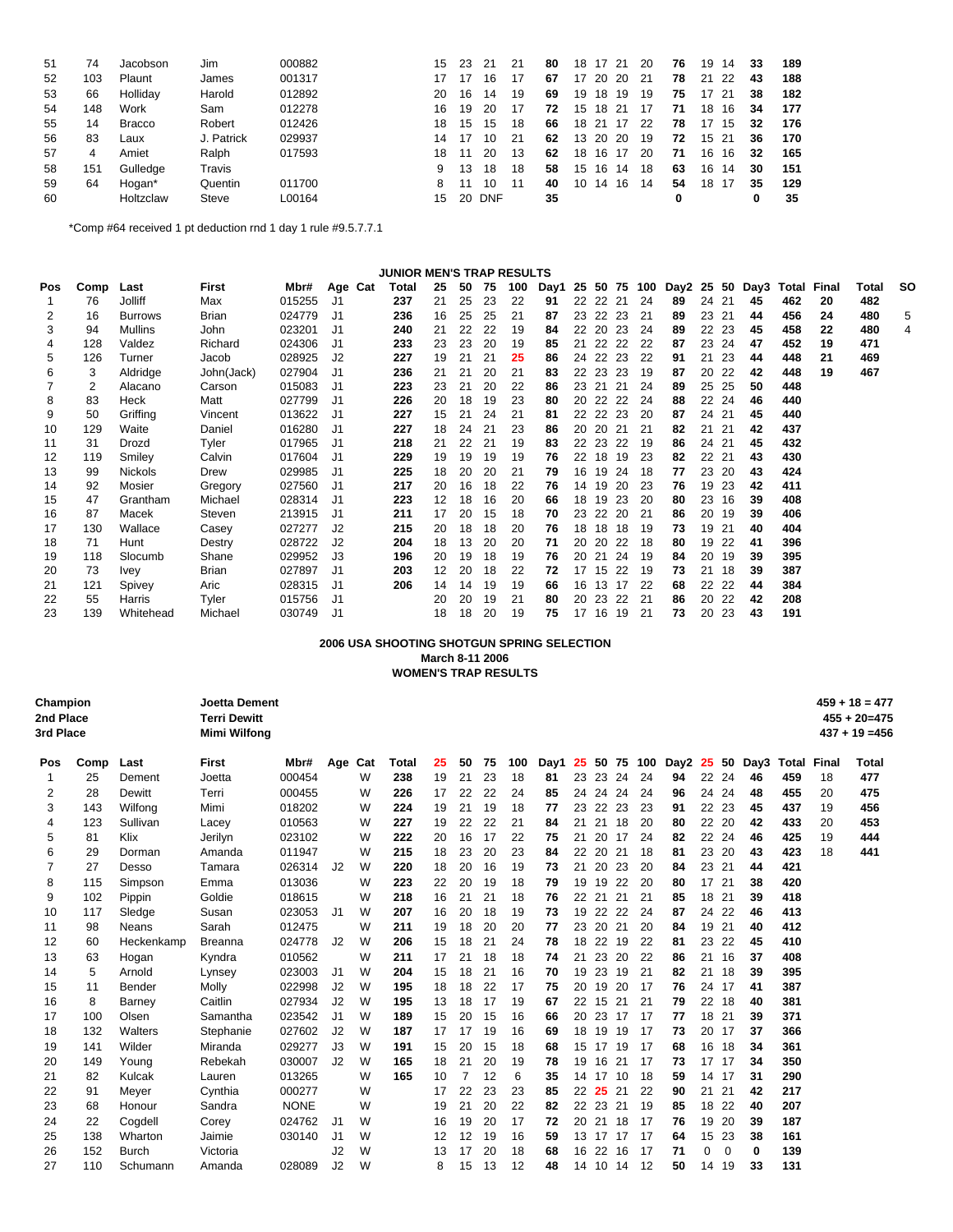|     |      |              |                |        |                |   | <b>JUNIOR WOMEN'S TRAP RESULTS</b> |    |    |    |     |      |    |    |    |     |            |          |          |      |       |       |       |
|-----|------|--------------|----------------|--------|----------------|---|------------------------------------|----|----|----|-----|------|----|----|----|-----|------------|----------|----------|------|-------|-------|-------|
| Pos | Comp | Last         | First          | Mbr#   | Age Cat        |   | Total                              | 25 | 50 | 75 | 100 | Day1 | 25 | 50 | 75 | 100 | Day2 25 50 |          |          | Day3 | Total | Final | Total |
|     | 27   | Desso        | Tamara         | 026314 | J2             | W | 220                                | 18 | 20 | 16 | 19  | 73   | 21 | 20 | 23 | 20  | 84         | 23       | -21      | 44   | 421   | 15    | 436   |
|     | 117  | Sledge       | Susan          | 023053 | J1             | W | 207                                | 16 | 20 | 18 | 19  | 73   | 19 | 22 | 22 | 24  | 87         | 24       | 22       | 46   | 413   | 20    | 433   |
| 3   | 60   | Heckenkamp   | <b>Breanna</b> | 024778 | J2             | W | 206                                | 15 | 18 | 21 | 24  | 78   | 18 | 22 | 19 | 22  | 81         | 23       | 22       | 45   | 410   | 20    | 430   |
| 4   | 5    | Arnold       | Lynsey         | 023003 | J1             | W | 204                                | 15 | 18 | 21 | 16  | 70   | 19 | 23 | 19 | 21  | 82         | 21       | 18       | 39   | 395   | 19    | 414   |
| 5   |      | Bender       | Molly          | 022998 | J2             | w | 195                                | 18 | 18 | 22 | 17  | 75   | 20 | 19 | 20 | 17  | 76         | 24       | 17       | 41   | 387   | 14    | 401   |
| 6   | 8    | Barney       | Caitlin        | 027934 | J <sub>2</sub> | W | 195                                | 13 | 18 | 17 | 19  | 67   | 22 | 15 | 21 | -21 | 79         | 22       | 18       | 40   | 381   | 16    | 397   |
|     | 100  | Olsen        | Samantha       | 023542 | J <sub>1</sub> | W | 189                                | 15 | 20 | 15 | 16  | 66   | 20 | 23 | 17 | 17  | 77         | 18       | 21       | 39   | 371   |       |       |
| 8   | 132  | Walters      | Stephanie      | 027602 | J <sub>2</sub> | W | 187                                | 17 | 17 | 19 | 16  | 69   | 18 | 19 | 19 | 17  | 73         | 20       | 17       | 37   | 366   |       |       |
| 9   | 141  | Wilder       | Miranda        | 029277 | J3             | W | 191                                | 15 | 20 | 15 | 18  | 68   | 15 | 17 | 19 | 17  | 68         | 16       | 18       | 34   | 361   |       |       |
| 10  | 149  | Youna        | Rebekah        | 030007 | J2             | W | 165                                | 18 | 21 | 20 | 19  | 78   | 19 | 16 | 21 | 17  | 73         | 17       | 17       | 34   | 350   |       |       |
| 11  | 22   | Cogdell      | Corey          | 024762 | J <sub>1</sub> | W |                                    | 16 | 19 | 20 | 17  | 72   | 20 | 21 | 18 | 17  | 76         | 19       | 20       | 39   | 187   |       |       |
| 12  | 138  | Wharton      | Jaimie         | 030140 | J1             | W |                                    | 12 | 12 | 19 | 16  | 59   | 13 |    | 17 | 17  | 64         | 15       | 23       | 38   | 161   |       |       |
| 13  | 152  | <b>Burch</b> | Victoria       |        | J2             | W |                                    | 13 | 17 | 20 | 18  | 68   | 16 | 22 | 16 | 17  | 71         | $\Omega$ | $\Omega$ | 0    | 139   |       |       |
| 14  | 110  | Schumann     | Amanda         | 028089 | J2             | W |                                    | 8  | 15 | 13 | 12  | 48   | 14 | 10 | 14 | 12  | 50         | 14       | 19       | 33   | 131   |       |       |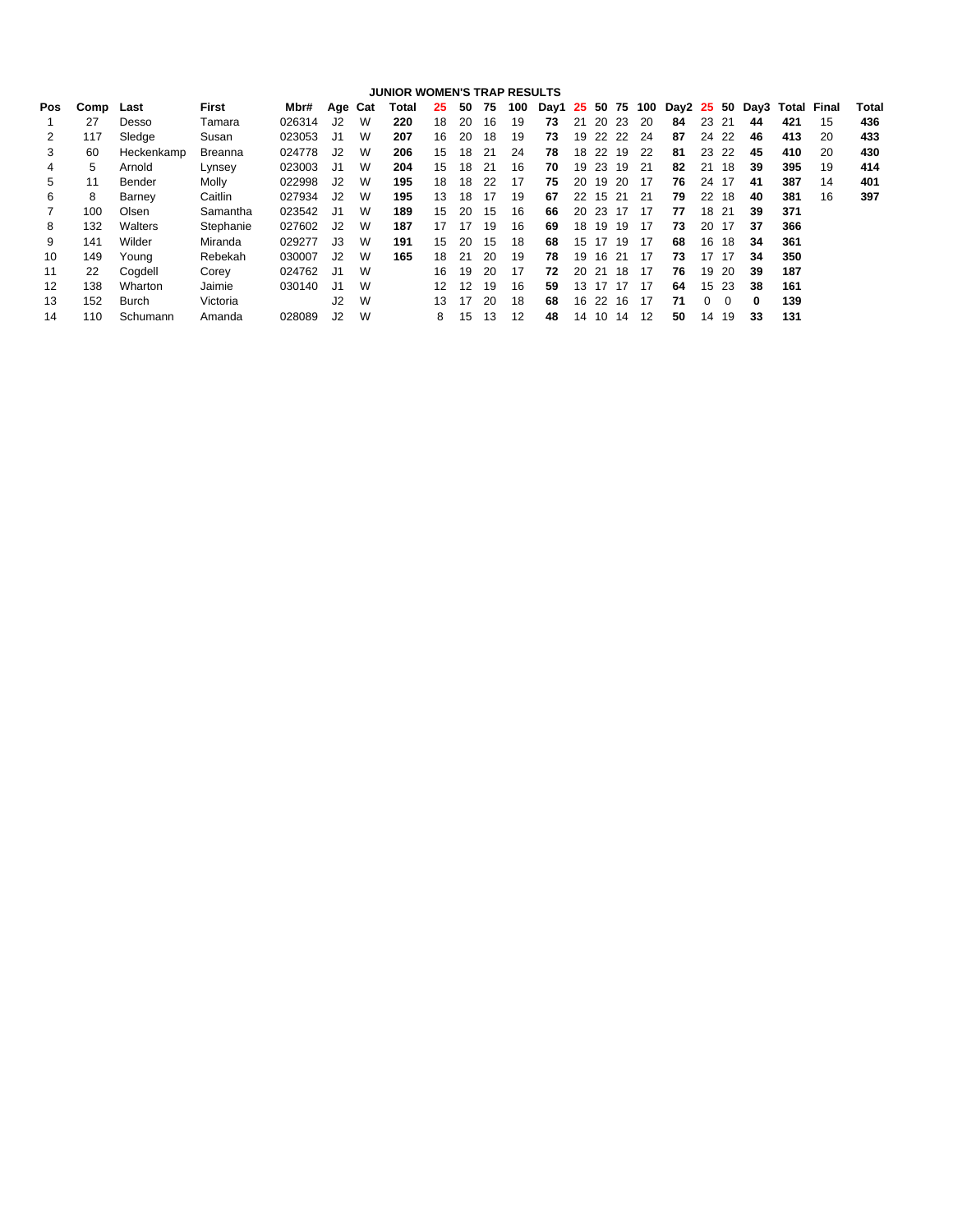# **2006 USA SHOOTING SHOTGUN SPRING SELECTION MEN'S DOUBLE TRAP RESULTS March 12-14 2006**

|                | Champion<br>2nd Place<br>3rd Place |               | Josh Richmond<br><b>Glen Eller</b><br><b>Bill Keever</b> |        |                |                                  |    |     |     |      |    |     |     |     |                  | $530 + 41 = 571$<br>$523 + 41 = 564$<br>$516 + 47 = 563$ |              |
|----------------|------------------------------------|---------------|----------------------------------------------------------|--------|----------------|----------------------------------|----|-----|-----|------|----|-----|-----|-----|------------------|----------------------------------------------------------|--------------|
|                |                                    |               |                                                          |        |                | Fall                             |    |     |     |      |    |     |     |     |                  |                                                          |              |
| <b>Pos</b>     | Comp                               | Last          | <b>First</b>                                             | Mbr#   | Age Cat        | <b>Total</b>                     | 50 | 100 | 150 | Day1 | 50 | 100 | 150 |     | Day2 Total Final |                                                          | <b>Total</b> |
| 1              | 107                                | Richmond      | Josh                                                     | 013677 |                | 272                              | 40 | 43  | 44  | 127  | 42 | 44  | 45  | 131 | 530              | 41                                                       | 571          |
| $\overline{2}$ | 35                                 | Eller         | Glen                                                     | L00123 |                | 278                              | 38 | 40  | 40  | 118  | 39 | 46  | 42  | 127 | 523              | 41                                                       | 564          |
| 3              | 78                                 | Keever        | Bill                                                     | 009056 |                | 265                              | 36 | 43  | 43  | 122  | 43 | 42  | 44  | 129 | 516              | 47                                                       | 563          |
| 4              | 65                                 | Holguin       | Jeff                                                     | 009325 |                | 277                              | 39 | 41  | 37  | 117  | 39 | 45  | 40  | 124 | 518              | 44                                                       | 562          |
| 5              | 37                                 | Erickson      | <b>Bret</b>                                              | 000456 |                | 270                              | 40 | 39  | 40  | 119  | 39 | 38  | 44  | 121 | 510              | 43                                                       | 553          |
| 6              | 51                                 | Hadden        | Ryan                                                     | 010270 |                | 271                              | 43 | 39  | 35  | 117  | 41 | 34  | 41  | 116 | 504              | 40                                                       | 544          |
| $\overline{7}$ | 61                                 | Herman        | Mike                                                     | L00187 |                | 269                              | 35 | 38  | 39  | 112  | 34 | 40  | 44  | 118 | 499              |                                                          |              |
| 8              | 134                                | Weger         | Dwayne                                                   | 002619 |                | 261                              | 36 | 40  | 37  | 113  | 38 | 38  | 38  | 114 | 488              |                                                          |              |
| 9              | 30                                 | Drexler       | Matthew                                                  | 015103 |                | 258                              | 32 | 35  | 42  | 109  | 40 | 41  | 39  | 120 | 487              |                                                          |              |
| 10             | 101                                | Patton        | Gregory                                                  | 013587 | J1             | 260                              | 30 | 29  | 40  | 99   | 41 | 34  | 41  | 116 | 475              |                                                          |              |
| 11             | 94                                 | Mullins       | John                                                     | 023201 | J1             | 255                              | 29 | 36  | 40  | 105  | 39 | 34  | 38  | 111 | 471              |                                                          |              |
| 12             | 43                                 | Gearhart      | <b>Bryce</b>                                             | 018123 | J <sub>2</sub> | 246                              | 29 | 34  | 40  | 103  | 41 | 40  | 39  | 120 | 469              |                                                          |              |
| 13             | 86                                 | Lutz          | Sam                                                      | 023981 | J1             | 245                              | 31 | 36  | 34  | 101  | 39 | 41  | 37  | 117 | 463              |                                                          |              |
| 14             | 80                                 | Killam        | Logan                                                    | 027925 |                | 252                              | 27 | 30  | 30  | 87   | 37 | 33  | 41  | 111 | 450              |                                                          |              |
| 15             | 90                                 | McMillan      | Micah                                                    | 018519 | J1             | 252                              | 33 | 34  | 32  | 99   | 24 | 35  | 37  | 96  | 447              |                                                          |              |
| 16             | 54                                 | Harris        | Miles                                                    | 015757 |                | 239                              | 30 | 31  | 35  | 96   | 35 | 33  | 37  | 105 | 440              |                                                          |              |
| 17             | 17                                 | <b>Button</b> | Wiley                                                    | 024882 | J2             | 241                              | 28 | 26  | 37  | 91   | 41 | 34  | 32  | 107 | 439              |                                                          |              |
| 18             | 39                                 | Fodor         | Jared                                                    | 029503 | J1             | 226                              | 35 | 28  | 35  | 98   | 32 | 29  | 34  | 95  | 419              |                                                          |              |
| 19             | 135                                | Weger         | Johnny                                                   | 013730 |                | 227                              | 33 | 24  | 30  | 87   | 26 | 41  | 34  | 101 | 415              |                                                          |              |
| 20             | 108                                | Richmond      | Justin                                                   | 029939 | J2             | 220                              | 29 | 28  | 30  | 87   | 31 | 34  | 29  | 94  | 401              |                                                          |              |
| 21             | 106                                | Rich          | Daniel                                                   | 012688 | J1             |                                  | 33 | 29  | 32  | 94   | 39 | 36  | 36  | 111 | 205              |                                                          |              |
| 22             | 55                                 | Harris        | Tyler                                                    | 015756 | J1             |                                  | 18 | 28  | 34  | 80   | 30 | 30  | 34  | 94  | 174              |                                                          |              |
| 23             | 58                                 | Hartman       | Richard                                                  | 030055 |                |                                  | 30 | 18  | 21  | 69   | 28 | 29  | 26  | 83  | 152              |                                                          |              |
| 24             | 139                                | Whitehead     | Michael                                                  | 030749 | J1             |                                  | 19 | 25  | 26  | 70   | 25 | 23  | 31  | 79  | 149              |                                                          |              |
| 25             | 148                                | Work          | Sam                                                      | 012278 |                |                                  | 17 | 21  | 27  | 65   | 26 | 24  | 31  | 81  | 146              |                                                          |              |
|                |                                    |               |                                                          |        |                | JUNIOR MEN'S DOUBLE TRAP RESULTS |    |     |     |      |    |     |     |     |                  |                                                          |              |
|                | Pos Comp                           | Last          | <b>First</b>                                             | Mbr#   | Age Cat        | Total                            | 50 | 100 | 150 | Day1 | 50 | 100 | 150 |     | Day2 Total       | Final                                                    | <b>Total</b> |
| 1              | 101                                | Patton        | Gregory                                                  | 013587 | J1             | 260                              | 30 | 29  | 40  | 99   | 41 | 34  | 41  | 116 | 475              | 41                                                       | 516          |
| $\overline{2}$ | 94                                 | Mullins       | John                                                     | 023201 | J1             | 255                              | 29 | 36  | 40  | 105  | 39 | 34  | 38  | 111 | 471              | 42                                                       | 513          |
| 3              | 43                                 | Gearhart      | <b>Bryce</b>                                             | 018123 | J2             | 246                              | 29 | 34  | 40  | 103  | 41 | 40  | 39  | 120 | 469              | 40                                                       | 509          |
| 4              | 86                                 | Lutz          | Sam                                                      | 023981 | J1             | 245                              | 31 | 36  | 34  | 101  | 39 | 41  | 37  | 117 | 463              | 42                                                       | 505          |
| 5              | 90                                 | McMillan      | Micah                                                    | 018519 | J1             | 252                              | 33 | 34  | 32  | 99   | 24 | 35  | 37  | 96  | 447              | 32                                                       | 479          |
| 6              | 17                                 | <b>Button</b> | Wiley                                                    | 024882 | J2             | 241                              | 28 | 26  | 37  | 91   | 41 | 34  | 32  | 107 | 439              | 30                                                       | 469          |
| $\overline{7}$ | 39                                 | Fodor         | Jared                                                    | 029503 | J1             | 226                              | 35 | 28  | 35  | 98   | 32 | 29  | 34  | 95  | 419              |                                                          |              |
| 8              | 108                                | Richmond      | Justin                                                   | 029939 | J2             | 220                              | 29 | 28  | 30  | 87   | 31 | 34  | 29  | 94  | 401              |                                                          |              |
| 9              | 106                                | Rich          | Daniel                                                   | 012688 | J1             |                                  | 33 | 29  | 32  | 94   | 39 | 36  | 36  | 111 | 205              |                                                          |              |
| 10             | 55                                 | Harris        | Tyler                                                    | 015756 | J1             |                                  | 18 | 28  | 34  | 80   | 30 | 30  | 34  | 94  | 174              |                                                          |              |
| 11             | 139                                | Whitehead     | Michael                                                  | 030749 | J1             |                                  | 19 | 25  | 26  | 70   | 25 | 23  | 31  | 79  | 149              |                                                          |              |

# **2005 USA SHOOTING SHOTGUN FALL SELECTION WOMEN'S DOUBLE TRAP RESULTS October 9-11 2005**

|               |         |              |                                                                      |  | Fall |  |  |  |  |  |  |
|---------------|---------|--------------|----------------------------------------------------------------------|--|------|--|--|--|--|--|--|
| Pos Comp Last |         | <b>First</b> | Mbr# Age Cat Total 50 100 150 Day1 50 100 150 Day2 Total Final Total |  |      |  |  |  |  |  |  |
| 1 $122$       | Steffan | Andrea       | 018940 J1 W 204 26 26 26 78 21 28 28 77 359                          |  |      |  |  |  |  |  |  |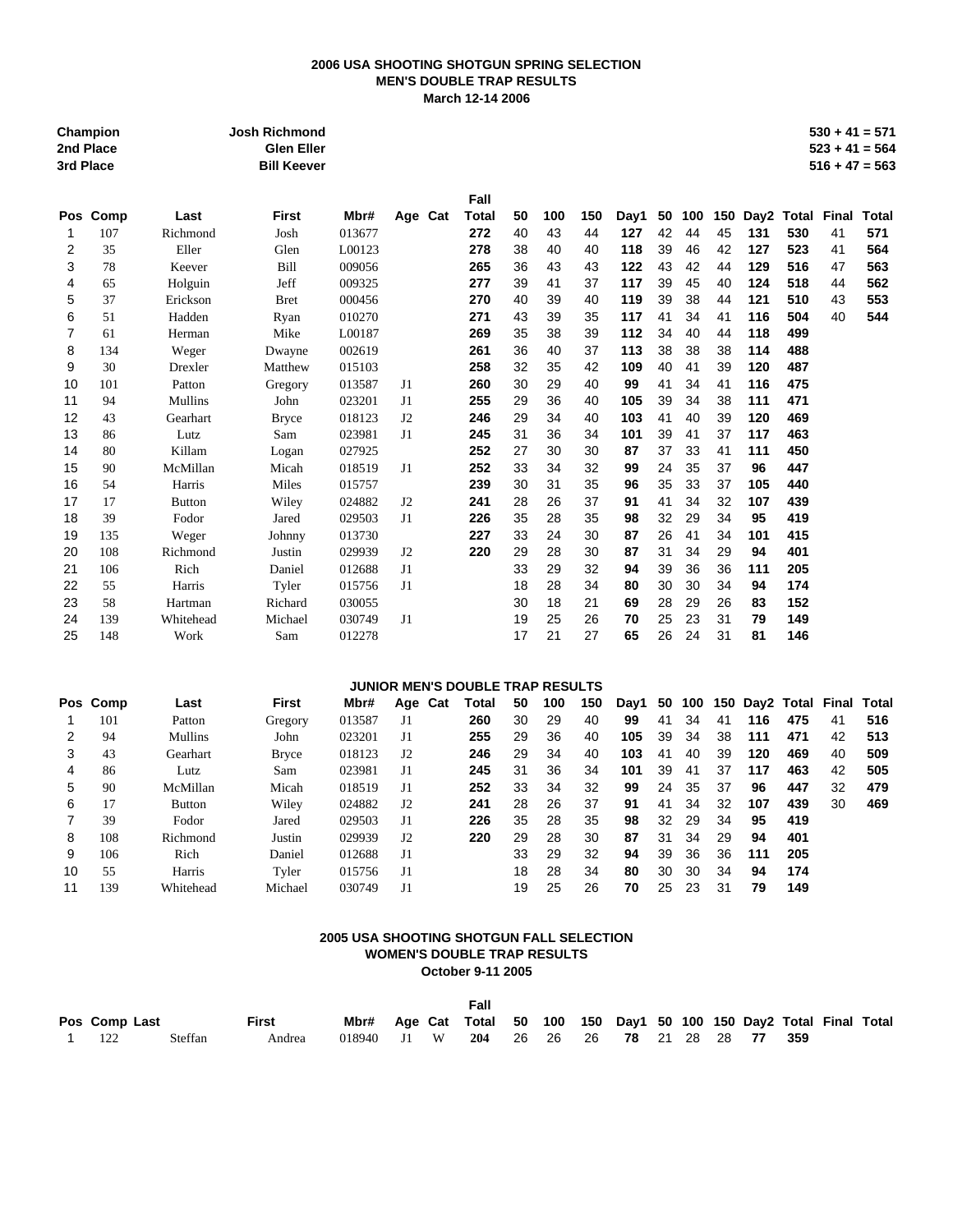# **2006 USA SHOOTING SHOTGUN SPRING SELECTION MEN'S SKEET RESULTS March 15-18 2006**

| Champion  | <b>Shawn Dulohery</b>   | $473 + 23 = 496$ |
|-----------|-------------------------|------------------|
| 2nd Place | <b>Allen Treadwell</b>  | $469 + 24 = 493$ |
| 3rd Place | <b>Randal McLelland</b> | $473 + 20 = 493$ |

|    |          |            |              |             |    |         | Fall         |    |    |    |     |      |    |    |     |     |      |    |    |    |     |                  |                 |    |
|----|----------|------------|--------------|-------------|----|---------|--------------|----|----|----|-----|------|----|----|-----|-----|------|----|----|----|-----|------------------|-----------------|----|
|    | Pos Comp | Last       | <b>First</b> | Mbr#        |    | Age Cat | <b>Total</b> | 25 | 50 | 75 | 100 | Day1 | 25 | 50 | 75  | 100 | Day2 | 25 | 50 |    |     | Day3 Total Final | <b>Total SO</b> |    |
| 1  | 33       | Dulohery   | Shawn        | 000446      |    |         | 239          | 23 | 23 | 21 | 23  | 90   | 23 | 25 | 24  | 24  | 96   | 24 | 24 | 48 | 473 | 23               | 496             |    |
| 2  | 125      | Treadwell  | Allen        | 011081      |    |         | 240          | 22 | 25 | 24 | 23  | 94   | 22 | 23 | 22  | 24  | 91   | 23 | 21 | 44 | 469 | 24               | 493             | 25 |
| 3  | 89       | McLelland  | Randal       | 015750      |    |         | 234          | 23 | 24 | 25 | 24  | 96   | 24 | 24 | 24  | 25  | 97   | 23 | 23 | 46 | 473 | 20               | 493             | 22 |
| 4  | 133      | Weeks      | Mark         | 000458      |    |         | 238          | 22 | 23 | 24 | 21  | 90   | 23 | 23 | 25  | 25  | 96   | 25 | 22 | 47 | 471 | 22               | 493             | 21 |
| 5  | 147      | Wise       | Hunter       | 015114      | J1 |         | 234          | 24 | 22 | 21 | 24  | 91   | 23 | 24 | 25  | 22  | 94   | 24 | 24 | 48 | 467 | 24               | 491             |    |
| 6  | 79       | Kensinger  | Troy         | 014013      | J1 |         | 234          | 21 | 25 | 25 | 24  | 95   | 21 | 22 | 24  | 24  | 91   | 20 | 25 | 45 | 465 | 21               | 486             |    |
| 7  | 52       | Hancock    | Vincent      | 015730      | J2 |         | 227          | 24 | 24 | 22 | 22  | 92   | 23 | 24 | 23  | 23  | 93   | 24 | 25 | 49 | 461 |                  |                 |    |
| 8  | 95       | Musser     | Jesse        | 015758      | J1 |         | 226          | 24 | 22 | 23 | 24  | 93   | 23 | 23 | 23  | 21  | 90   | 24 | 23 | 47 | 456 |                  |                 |    |
| 9  | 56       | Hart       | Clay         | 010333      |    |         | 223          | 24 | 24 | 22 | 25  | 95   | 22 | 22 | 23  | 22  | 89   | 24 | 22 | 46 | 453 |                  |                 |    |
| 10 | 70       | Hughes     | Payne        | 024282      | J2 |         | 227          | 21 | 23 | 24 | 24  | 92   | 21 | 22 | 21  | 22  | 86   | 23 | 22 | 45 | 450 |                  |                 |    |
| 11 | 127      | Vail       | Kent         | 011204      |    |         | 229          | 22 | 25 | 24 | 23  | 94   | 21 | 22 | 20  | 21  | 84   | 22 | 21 | 43 | 450 |                  |                 |    |
| 12 | 45       | Gougler    | JP           | 016203      | J1 |         | 231          | 24 | 20 | 22 | 20  | 86   | 22 | 22 | 23  | 20  | 87   | 21 | 22 | 43 | 447 |                  |                 |    |
| 13 | 12       | Blanchard  | Wilfred      | 024298      | J2 |         | 228          | 22 | 23 | 22 | 21  | 88   | 21 | 19 | 23  | 22  | 85   | 20 | 22 | 42 | 443 |                  |                 |    |
| 14 | 88       | Marbutt    | Casey        | 024276      | J1 |         | 228          | 20 | 21 | 24 | 22  | 87   | 20 | 19 | 22  | 22  | 83   | 21 | 21 | 42 | 440 |                  |                 |    |
| 15 | 150      | Zeigler    | Charles      | 026079      | J1 |         | 215          | 23 | 25 | 21 | 20  | 89   | 23 | 23 | 22  | 23  | 91   | 21 | 22 | 43 | 438 |                  |                 |    |
| 16 | 144      | Wilson     | Nick         | 027863      | J3 |         | 215          | 24 | 21 | 23 | 23  | 91   | 22 | 22 | 19  | 22  | 85   | 19 | 25 | 44 | 435 |                  |                 |    |
| 17 | 124      | Thompson   | Frank        | 026011      | J1 |         | 217          | 20 | 20 | 24 | 21  | 85   | 24 | 20 | 22  | 21  | 87   | 22 | 24 | 46 | 435 |                  |                 |    |
| 18 | 69       | Huff       | William      | 014014      | J1 |         | 216          | 21 | 23 | 22 | 24  | 90   | 18 | 20 | 23  | 22  | 83   | 22 | 21 | 43 | 432 |                  |                 |    |
| 19 | 53       | Hand       | <b>Brian</b> | 015761      | J1 |         | 211          | 23 | 22 | 19 | 21  | 85   | 18 | 22 | 22  | 25  | 87   | 21 | 22 | 43 | 426 |                  |                 |    |
| 20 | 10       | Belcher    | <b>Brad</b>  | 018573      |    |         | 212          | 23 | 21 | 22 | 23  | 89   | 22 | 21 | 22  | 17  | 82   | 22 | 21 | 43 | 426 |                  |                 |    |
| 21 | 41       | Freiburger | <b>Brian</b> | 012111      |    |         | 214          | 20 | 22 | 18 | 19  | 79   | 22 | 21 | 22  | 20  | 85   | 23 | 21 | 44 | 422 |                  |                 |    |
| 22 | 105      | Reid       | Cody         | 027861      | J2 |         | 209          | 23 | 23 | 21 | 23  | 90   | 19 | 21 | 22  | 19  | 81   | 21 | 18 | 39 | 419 |                  |                 |    |
| 23 | 111      | Schutzius  | Mark         | 017961      | J1 |         | 215          | 20 | 22 | 20 | 20  | 82   | 20 | 17 | 20  | 20  | 77   | 22 | 18 | 40 | 414 |                  |                 |    |
| 24 | 112      | Schutzius  | Matthew      | 017962      | J2 |         | 192          | 24 | 23 | 23 | 20  | 90   | 19 | 24 | 22  | 21  | 86   | 20 | 23 | 43 | 411 |                  |                 |    |
| 25 | 19       | Chiang     | Kirk         | 018085      | J2 |         | 211          | 18 | 17 | 21 | 21  | 77   | 20 | 23 | 20  | 18  | 81   | 21 | 17 | 38 | 407 |                  |                 |    |
| 26 | 20       | Chiang     | Sai          | L00290      |    |         | 210          | 18 | 20 | 20 | 15  | 73   | 20 | 18 | 22  | 21  | 81   | 20 | 20 | 40 | 404 |                  |                 |    |
| 27 | 113      | Sechelski  | Colby        | 027556      | J2 |         | 204          | 16 | 20 | 21 | 22  | 79   | 19 | 18 | 20  | 20  | 77   | 18 | 20 | 38 | 398 |                  |                 |    |
| 28 | 62       | Hodges     | Taylor       | 028971      | J2 |         | 184          | 19 | 23 | 23 | 16  | 81   | 22 | 21 | 20  | 19  | 82   | 20 | 21 | 41 | 388 |                  |                 |    |
| 29 | 157      | Coggins    | Thomas       |             | J3 |         | 179          | 19 | 18 | 18 | 20  | 75   | 21 | 20 | 18  | 19  | 78   | 18 | 16 | 34 | 366 |                  |                 |    |
| 30 | 154      | Caswell    | Jason        | <b>NONE</b> |    |         |              | 24 | 21 | 24 | 23  | 92   | 21 | 23 | 24  | 21  | 89   | 22 | 23 | 45 | 226 |                  |                 |    |
| 31 | 155      | McBride    | Richard      | <b>NONE</b> |    | V       |              | 23 | 19 | 23 | 23  | 88   | 21 | 25 | 23  | 22  | 91   | 23 | 22 | 45 | 224 |                  |                 |    |
| 32 | 159      | Valdez     | Carlos       | 027256      |    |         |              | 21 | 23 | 19 | 23  | 86   | 22 | 23 | 23  | 20  | 88   | 22 | 23 | 45 | 219 |                  |                 |    |
| 33 | 84       | Lero       | Edward       | 015257      | J1 |         |              | 19 | 24 | 22 | 21  | 86   | 18 | 20 | 20  | 23  | 81   | 19 | 19 | 38 | 205 |                  |                 |    |
| 34 | 146      | Wise       | Hayden       | 018194      | J3 |         |              | 23 | 22 | 19 | 20  | 84   | 21 | 21 | 16  | 21  | 79   | 19 | 22 | 41 | 204 |                  |                 |    |
| 35 | 160      | Hellard    | Josh         | 013261      |    |         |              | 20 | 21 | 23 | 17  | 81   | 15 | 20 | 21  | 18  | 74   | 18 | 18 | 36 | 191 |                  |                 |    |
| 36 | 80       | Killam     | Logan        | 027925      |    |         |              | 18 | 19 | 16 | 18  | 71   | 18 | 17 | 21  | 18  | 74   | 15 | 17 | 32 | 177 |                  |                 |    |
| 37 | 156      | Nelson     | John E.      | 009034      |    |         |              | 13 | 15 | 16 | 17  | 61   | 12 | 15 | 17  | 19  | 63   | 21 | 12 | 33 | 157 |                  |                 |    |
| 38 | 158      | Valdez     | Adolfo       | 027599      |    |         |              | 18 | 19 | 16 | 15  | 68   | 15 | 13 | -14 | 15  | 57   | 11 | 19 | 30 | 155 |                  |                 |    |
|    |          |            |              |             |    |         |              |    |    |    |     |      |    |    |     |     |      |    |    |    |     |                  |                 |    |

|    |          |           |              |        |         | <b>JUNIOR MENS SKEET RESULTS</b> |    |    |     |     |      |    |    |    |     |      |    |    |    |               |       |       |
|----|----------|-----------|--------------|--------|---------|----------------------------------|----|----|-----|-----|------|----|----|----|-----|------|----|----|----|---------------|-------|-------|
|    | Pos Comp | Last      | <b>First</b> | Mbr#   | Age Cat | Total                            | 25 | 50 | 75  | 100 | Day1 | 25 | 50 | 75 | 100 | Day2 | 25 |    |    | 50 Day3 Total | Final | Total |
|    | 147      | Wise      | Hunter       | 015114 | J1.     | 234                              | 24 | 22 | 21  | 24  | 91   | 23 | 24 | 25 | 22  | 94   | 24 | 24 | 48 | 467           | 23    | 490   |
| 2  | 79       | Kensinger | Troy         | 014013 | J1      | 234                              | 21 | 25 | 25  | 24  | 95   | 21 | 22 | 24 | 24  | 91   | 20 | 25 | 45 | 465           | 23    | 488   |
| 3  | 52       | Hancock   | Vincent      | 015730 | J2      | 227                              | 24 | 24 | 22  | 22  | 92   | 23 | 24 | 23 | 23  | 93   | 24 | 25 | 49 | 461           | 25    | 486   |
| 4  | 95       | Musser    | Jesse        | 015758 | J1      | 226                              | 24 | 22 | 23  | 24  | 93   | 23 | 23 | 23 | 21  | 90   | 24 | 23 | 47 | 456           | 24    | 480   |
| 5  | 70       | Hughes    | Payne        | 024282 | J2      | 227                              | 21 | 23 | 24  | 24  | 92   | 21 | 22 | 21 | 22  | 86   | 23 | 22 | 45 | 450           | 22    | 472   |
| 6  | 45       | Gougler   | JP           | 016203 | J1      | 231                              | 24 | 20 | 22  | 20  | 86   | 22 | 22 | 23 | 20  | 87   | 21 | 22 | 43 | 447           | 22    | 469   |
|    | 12       | Blanchard | Wilfred      | 024298 | J2      | 228                              | 22 | 23 | 22  | 21  | 88   | 21 | 19 | 23 | 22  | 85   | 20 | 22 | 42 | 443           |       |       |
| 8  | 88       | Marbutt   | Casey        | 024276 | J1      | 228                              | 20 | 21 | 24  | 22  | 87   | 20 | 19 | 22 | 22  | 83   | 21 | 21 | 42 | 440           |       |       |
| 9  | 150      | Zeigler   | Charles      | 026079 | J1      | 215                              | 23 | 25 | 21  | 20  | 89   | 23 | 23 | 22 | 23  | 91   | 21 | 22 | 43 | 438           |       |       |
| 10 | 144      | Wilson    | Nick         | 027863 | J3      | 215                              | 24 | 21 | 23  | 23  | 91   | 22 | 22 | 19 | 22  | 85   | 19 | 25 | 44 | 435           |       |       |
| 11 | 124      | Thompson  | Frank        | 026011 | J1      | 217                              | 20 | 20 | 24  | 21  | 85   | 24 | 20 | 22 | 21  | 87   | 22 | 24 | 46 | 435           |       |       |
| 12 | 69       | Huff      | William      | 014014 | J1      | 216                              | 21 | 23 | 22  | 24  | 90   | 18 | 20 | 23 | 22  | 83   | 22 | 21 | 43 | 432           |       |       |
| 13 | 53       | Hand      | Brian        | 015761 | J1      | 211                              | 23 | 22 | 19  | 21  | 85   | 18 | 22 | 22 | 25  | 87   | 21 | 22 | 43 | 426           |       |       |
| 14 | 105      | Reid      | Cody         | 027861 | J2      | 209                              | 23 | 23 | 21  | 23  | 90   | 19 | 21 | 22 | 19  | 81   | 21 | 18 | 39 | 419           |       |       |
| 15 | 111      | Schutzius | Mark         | 017961 | J1      | 215                              | 20 | 22 | 20  | 20  | 82   | 20 | 17 | 20 | 20  | 77   | 22 | 18 | 40 | 414           |       |       |
| 16 | 112      | Schutzius | Matthew      | 017962 | J2      | 192                              | 24 | 23 | 23  | 20  | 90   | 19 | 24 | 22 | 21  | 86   | 20 | 23 | 43 | 411           |       |       |
| 17 | 19       | Chiang    | Kirk         | 018085 | J2      | 211                              | 18 | 17 | -21 | 21  | 77   | 20 | 23 | 20 | 18  | 81   | 21 | 17 | 38 | 407           |       |       |
| 18 | 113      | Sechelski | Colby        | 027556 | J2      | 204                              | 16 | 20 | 21  | 22  | 79   | 19 | 18 | 20 | 20  | 77   | 18 | 20 | 38 | 398           |       |       |
| 19 | 62       | Hodges    | Taylor       | 028971 | J2      | 184                              | 19 | 23 | 23  | 16  | 81   | 22 | 21 | 20 | 19  | 82   | 20 | 21 | 41 | 388           |       |       |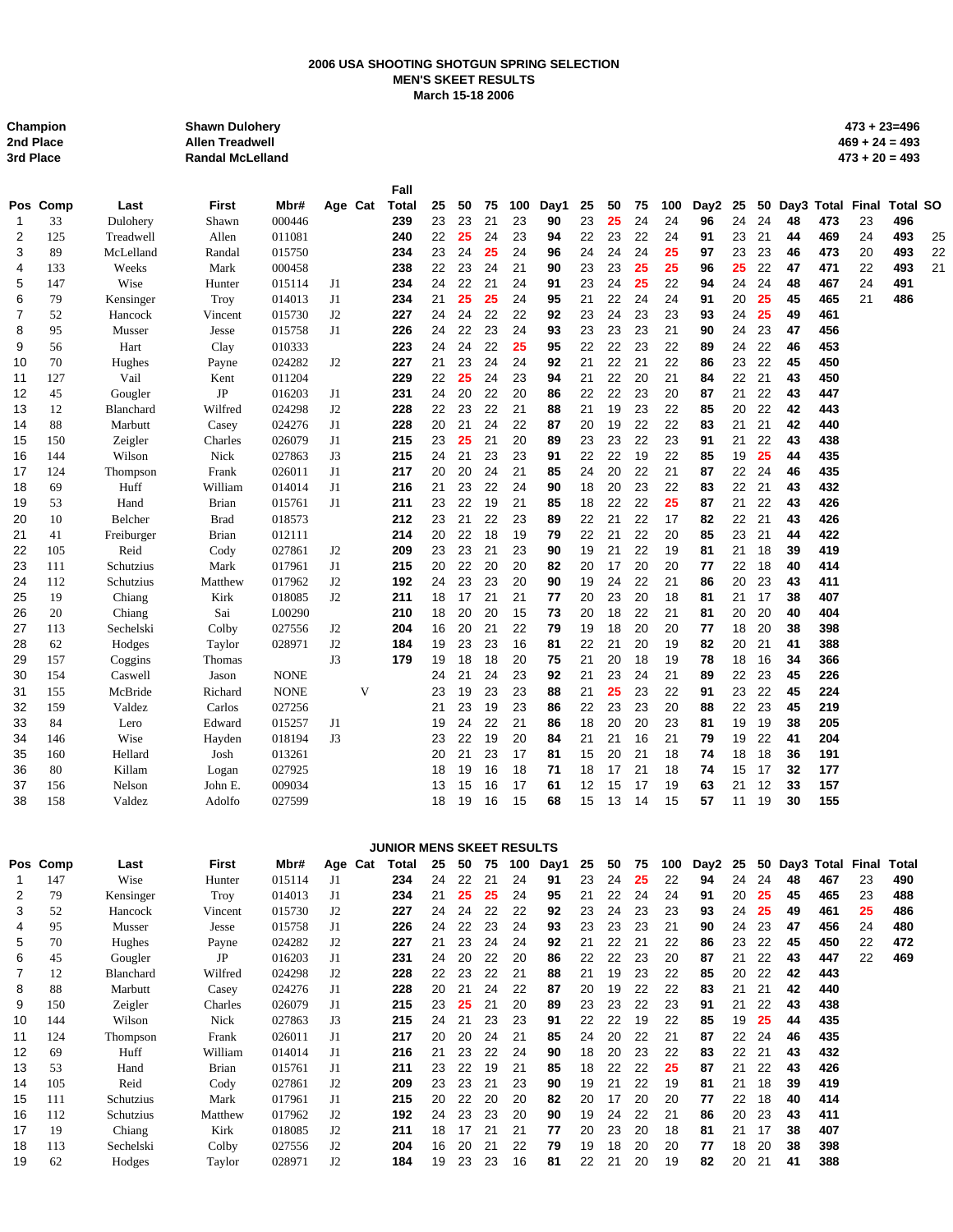| 20 157 | Coggins | Thomas |           | 179 19 18 18 20 75 21 20 18 19 78 18 16 34 366 |  |  |  |  |                                            |  |  |
|--------|---------|--------|-----------|------------------------------------------------|--|--|--|--|--------------------------------------------|--|--|
| 21 84  | Lero    | Edward | 015257 J1 |                                                |  |  |  |  | 19 24 22 21 86 18 20 20 23 81 19 19 38 205 |  |  |
| 22 146 | Wise    | Hayden | 018194 J3 |                                                |  |  |  |  | 23 22 19 20 84 21 21 16 21 79 19 22 41 204 |  |  |